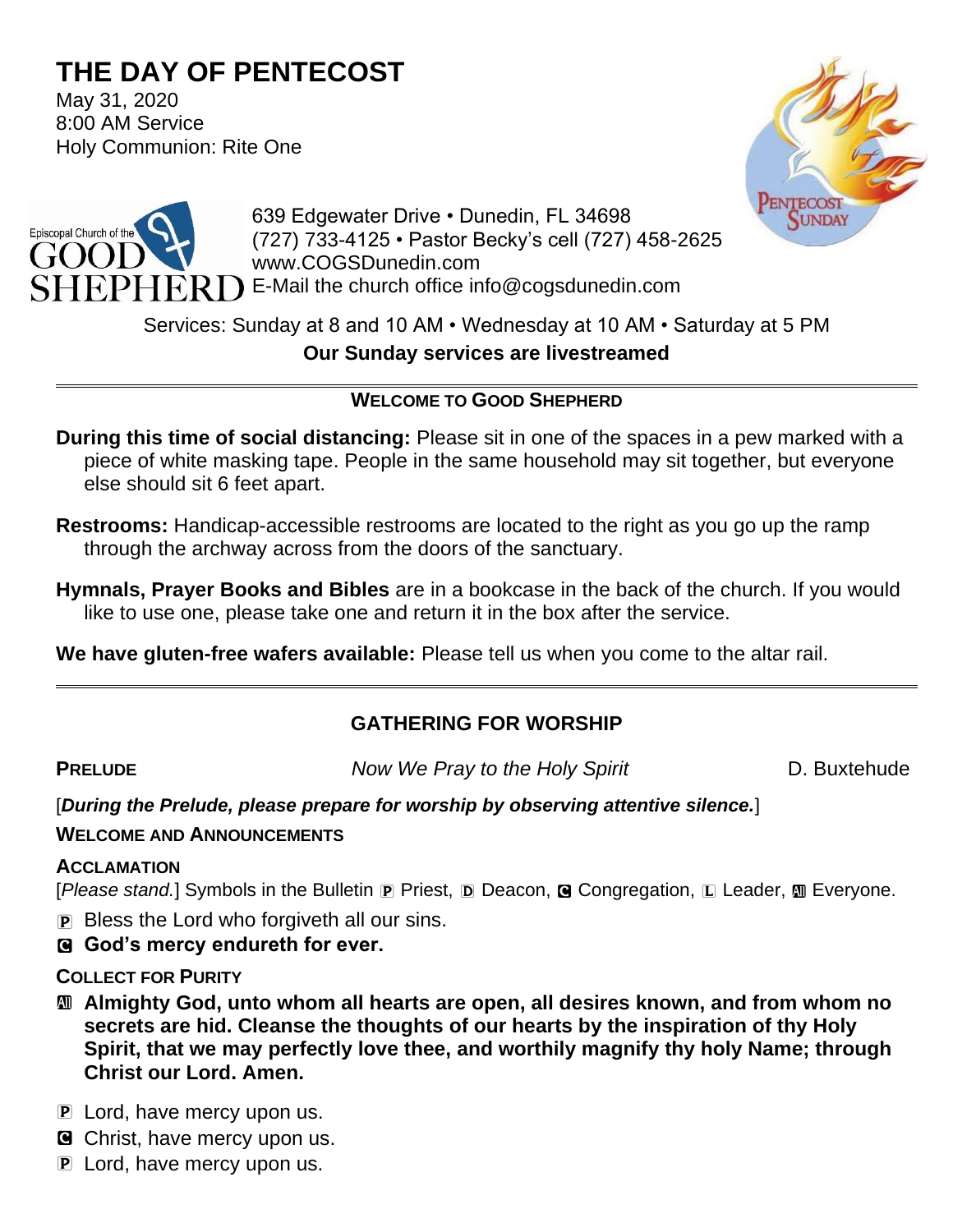## **COLLECT OF THE DAY**

P The Lord be with you.

## C **And with thy Spirit.**

P Let us pray… O God, on this day you open the hearts of your faithful people by sending into us your Holy Spirit. Direct us by the light of that Spirit, that we may have a right judgment in all things and rejoice at all times in your peace, through Jesus Christ, your Son and our Lord, who live and reigns with you and the Holy Spirit, one God, now and forever.

#### C **Amen.**

#### **THE WORD OF GOD**

**The Readings:** Numbers 11:24-29, Psalm 104: 25-35,37, 1 Corinthians 12:3-13, John 20:19-23 [*Please be seated.*]

## **The First Reading**

L *The First Reading is taken from Numbers, chapter 11…*

So Moses went out and told the people the Lord's words. He assembled seventy men from the people's elders and placed them around the tent. The Lord descended in a cloud, spoke to him, and took some of the spirit that was on him and placed it on the seventy elders. When the spirit rested on them, they prophesied, but only this once. Two men had remained in the camp, one named Eldad and the second named Medad, and the spirit rested on them. They were among those registered, but they hadn't gone out to the tent, so they prophesied in the camp. A young man ran and told Moses, "Eldad and Medad are prophesying in the camp."

Joshua, Nun's son and Moses' assistant since his youth, responded, "My master Moses, stop them!"

Moses said to him, "Are you jealous for my sake? If only all the Lord's people were prophets with the Lord placing his spirit on them!"

#### L The Word of the Lord.

**G** Thanks be to God.

## **The Psalm**

- L *We will read responsively Psalm 104…*
- L O LORD, how manifold are your works! in wisdom you have made them all; the earth is full of your creatures.
- C **Yonder is the great and wide sea with its living things too many to number, creatures both small and great.**
- L There move the ships, and there is that Leviathan, which you have made for the sport of it.
- C **All of them look to you to give them their food in due season.**
- L You give it to them; they gather it; you open your hand, and they are filled with good things.
- C **You hide your face, and they are terrified;** 
	- **you take away their breath, and they die and return to their dust.**
- L You send forth your Spirit, and they are created; and so you renew the face of the earth.
- C **May the glory of the LORD endure for ever; may the LORD rejoice in all his works.**
- L He looks at the earth and it trembles; he touches the mountains and they smoke.
- C **I will sing to the LORD as long as I live; I will praise my God while I have my being.**
- L May these words of mine please him; I will rejoice in the LORD.
- C **Bless the LORD, O my soul. Hallelujah!**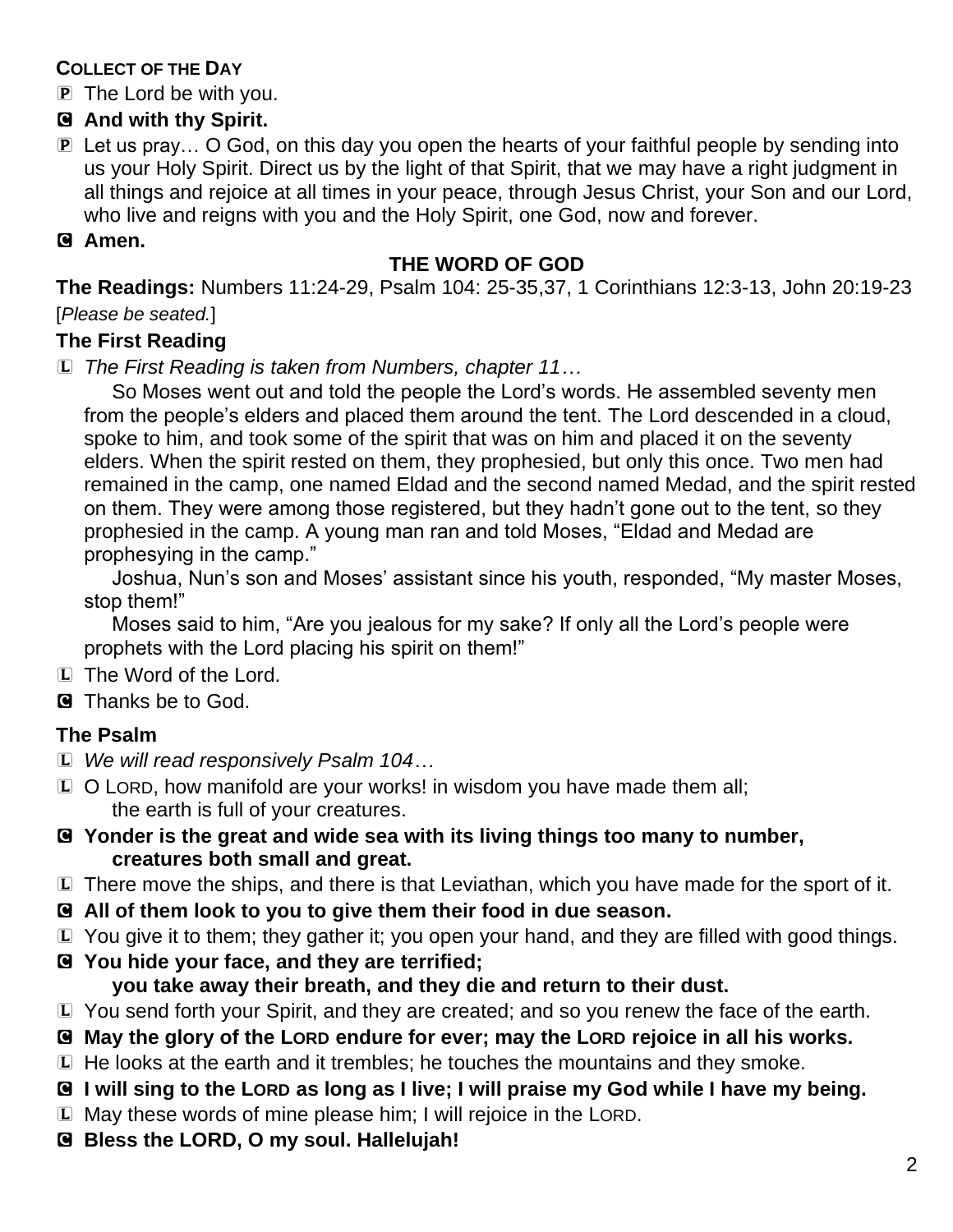## **The Second Reading**

L *The Second Reading is taken from 1 Corinthians chapter 12…*

So I want to make it clear to you that no one says, "Jesus is cursed!" when speaking by God's Spirit, and no one can say, "Jesus is Lord," except by the Holy Spirit. There are different spiritual gifts but the same Spirit; and there are different ministries and the same Lord; and there are different activities but the same God who produces all of them in everyone. A demonstration of the Spirit is given to each person for the common good. A word of wisdom is given by the Spirit to one person, a word of knowledge to another according to the same Spirit, faith to still another by the same Spirit, gifts of healing to another in the one Spirit, performance of miracles to another, prophecy to another, the ability to tell spirits apart to another, different kinds of tongues to another, and the interpretation of the tongues to another. All these things are produced by the one and same Spirit who gives what he wants to each person.

Christ is just like the human body—a body is a unit and has many parts; and all the parts of the body are one body, even though there are many. We were all baptized by one Spirit into one body, whether Jew or Greek, or slave or free, and we all were given one Spirit to drink.

L The Word of the Lord.

## C **Thanks be to God.**

## **The Gospel**

[*Please stand.*]

D The Holy Gospel of our Lord Jesus Christ according to John.

## C **Glory be to thee, O Lord.**

D It was still the first day of the week. That evening, while the disciples were behind closed doors because they were afraid of the Jewish authorities, Jesus came and stood among them. He said, "Peace be with you." After he said this, he showed them his hands and his side. When the disciples saw the Lord, they were filled with joy. Jesus said to them again, "Peace be with you. As the Father sent me, so I am sending you."

Then he breathed on them and said, "Receive the Holy Spirit. If you forgive anyone's sins, they are forgiven; if you don't forgive them, they aren't forgiven."

D The Gospel of the Lord.

## C **Praise be to thee, O Christ.**

[*Please be seated.*]

**SERMON** Becky Robbins-Penniman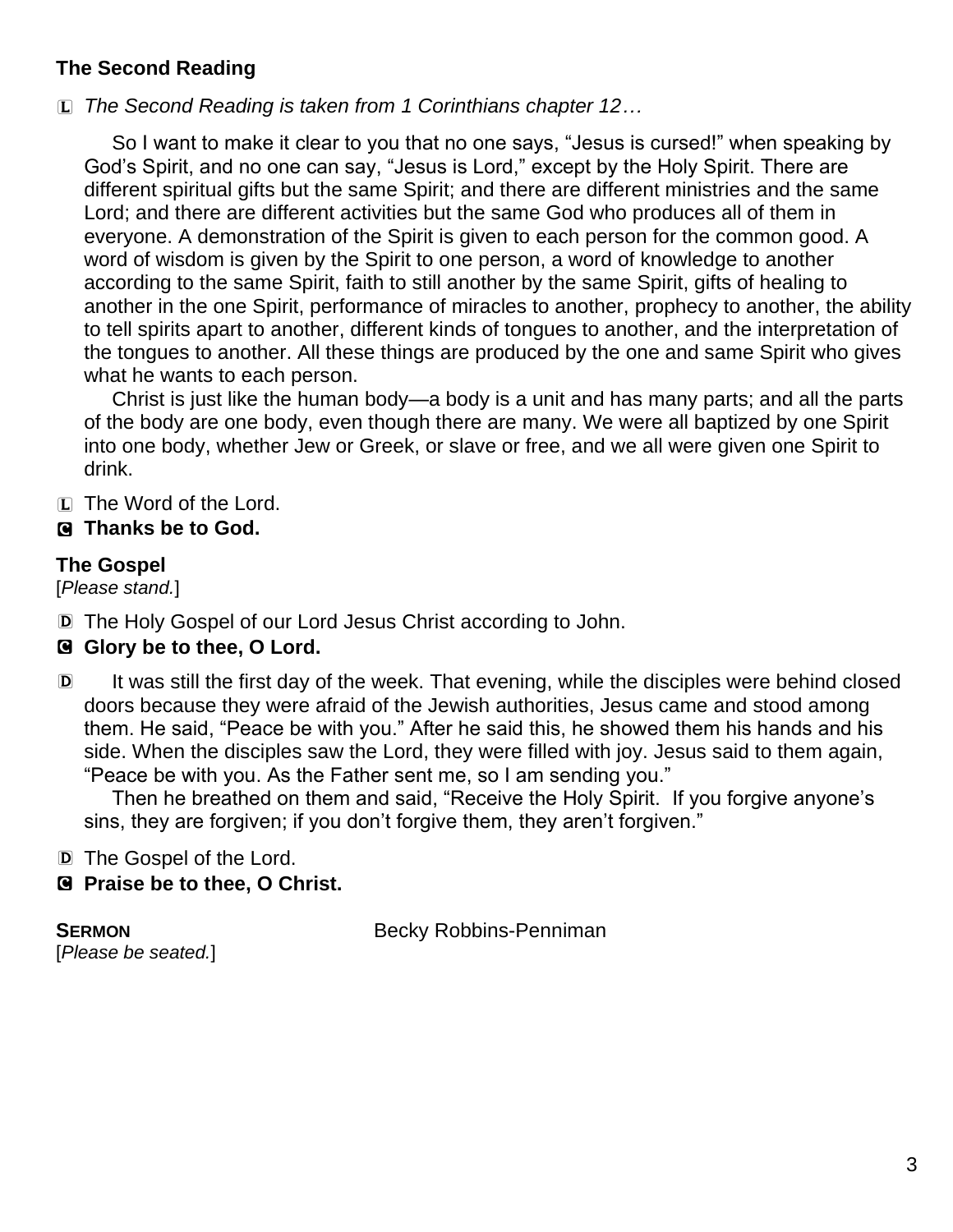C **We believe in one God, the Father, the Almighty, maker of heaven and earth, of all that is, seen and unseen.** 

**We believe in one Lord, Jesus Christ, the only Son of God, eternally begotten of the Father, God from God, Light from Light, true God from true God, begotten, not made, of one Being with the Father. Through him all things were made. For us and for our salvation he came down from heaven: by the power of the Holy Spirit he became incarnate from the Virgin Mary, and was made man. For our sake he was crucified under Pontius Pilate; he suffered death and was buried. On the third day he rose again in accordance with the Scriptures; he ascended into heaven and is seated at the right hand of the Father. He will come again in glory to judge the living and the dead, and his kingdom will have no end.**

**We believe in the Holy Spirit, the Lord, the giver of life, who proceeds from the Father and the Son. With the Father and the Son he is worshiped and glorified. He has spoken through the Prophets. We believe in one holy catholic and apostolic Church. We acknowledge one baptism for the forgiveness of sins. We look for the resurrection of the dead, and the life of the world to come. Amen.**

#### **PRAYERS OF THE PEOPLE**

*[Please sit, stand, or kneel, as you prefer.]*

- D Let us pray for the whole state of Christ's Church and the world.
- L Almighty and everliving God, who in thy holy Word hast taught us to make prayers, and supplications, and to give thanks for all humanity Receive these our prayers which we offer unto thy divine Majesty, beseeching thee to inspire continually the Universal Church with the spirit of truth, unity, and concord; and grant that all those who do confess thy holy Name may agree in the truth of thy holy Word, and live in unity and godly love. God of Light and Life,

#### C **We pray to you.**

L Give grace, O heavenly Father, to all bishops, especially to Michael, our Presiding Bishop; Dabney, our Bishop; Barry and Michael, our Assisting Bishops; Becky, our Rector; Cindy, our Deacon; Ann, our Priest Associate; to our companion diocese of the Dominican Republic; to these Episcopal Churches in our Diocese; St. Mark's, Marco Island, St. Thomas' Chapel, Ellenton; and St. Paul's, Naples, Clearwater Deanery Collaboration Partners; and to all priests, deacons, and the laity in their ministry; that they may, both by their life and doctrine, set forth thy true and lively Word, and rightly and duly administer thy holy Sacraments. God of Light and Life,

#### C **We pray to you.**

- L And to all thy people give thy heavenly grace, and especially to this congregation here present; that, with meek heart and due reverence, they may hear and receive thy holy Word, truly serving thee in holiness and righteousness all the days of their life. God of Light and Life,
- C **We pray to you.**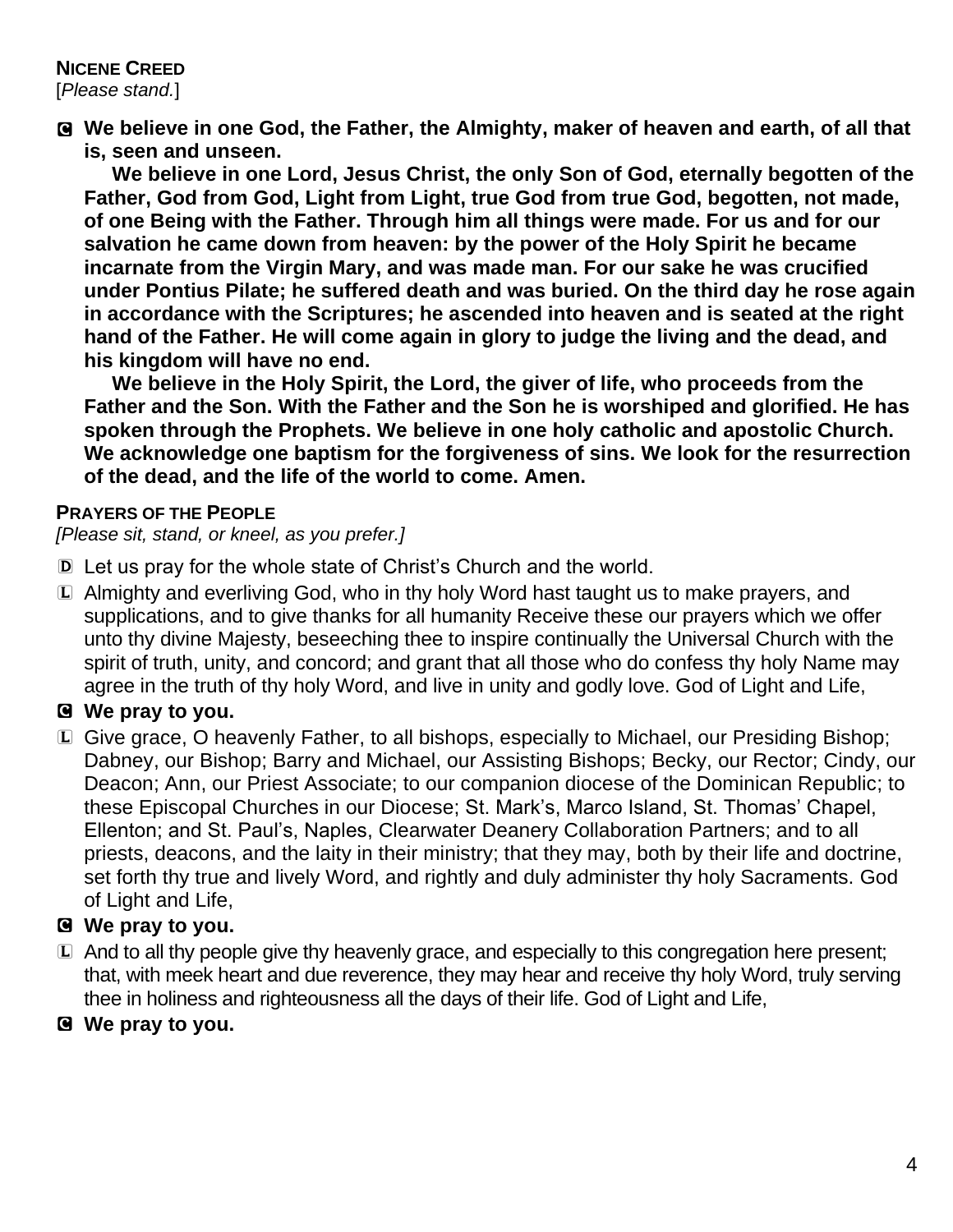L We beseech thee also so to rule the hearts of those who bear the authority of government in this and every land, especially President Trump, that they may be led to wise decisions and right actions for the welfare and peace of the world. We pray that all God's children, especially those in the Middle East, might live in the hope of the world peace for which we are created. God of Light and Life,

# C **We pray to you.**

L And we most humbly beseech thee, of thy goodness, O Lord, to comfort and succor [*Add handwritten names from notebook*] and all those who, in this transitory life, are in trouble, sorrow, need, sickness, or any other adversity, especially those listed in the weekly news who have asked for our prayers. I now invite you to pray for others by name, aloud or in your hearts. [*Leave time…*] God of Light and Life,

# C **We pray to you.**

L Open, O Lord, the eyes of all people to behold thy gracious hand in all thy works, that, rejoicing in thy whole creation, they may honor thee with their substance, and be faithful stewards of thy bounty. We give thanks for the flowers given today to your glory, and for all the blessings of this life, especially the birthdays this coming week of *Judith Kern-Bertram, Connie Rieben, Cheryl Sharpe, Martha Howarth, Jocelyn Frenette, Taylor Hazel* and the anniversary of *Kenneth & Peggy Tomlinson.*

# C **We pray to you.**

L And we also bless thy holy Name for all thy servants departed this life in thy faith and fear, [*especially… add names from notebook*]. Please add names of those on your heart, silently or aloud. [*Leave time…*] We beseech thee to grant them continual growth in thy love and service; and to grant us grace so to follow the good examples of all thy saints, that with them we may be partakers of thy heavenly kingdom. God of Light and Life,

# C **We pray to you.**

L Grant these our prayers, O Father, for Jesus Christ's sake, our only Mediator and Advocate.

C **Amen.**

# **BLESSINGS**

[*The Presider will offer a special group blessing to those celebrating birthdays and anniversaries.*]

## **CONFESSION AND ABSOLUTION**

[*Please kneel or stand.*]

- D Let us humbly confess our sins unto Almighty God. [*Silence is kept.*] Most merciful God, . . .
- $\blacksquare$  we confess that we have sinned against thee in thought, word, and deed, by what we **have done, and by what we have left undone. We have not loved thee with our whole heart; we have not loved our neighbors as ourselves. We are truly sorry and we humbly repent. For the sake of thy Son Jesus Christ, have mercy on us and forgive us; that we may delight in thy will, and walk in thy ways, to the glory of thy Name. Amen.**
- P Almighty God, our heavenly Father, who of his great mercy hath promised forgiveness of sins to all those who with hearty repentance and true faith turn unto him, have mercy upon you, pardon and deliver you from all your sins, confirm and strengthen you in all goodness, and bring you to everlasting life; through Jesus Christ our Lord.

## C **Amen.**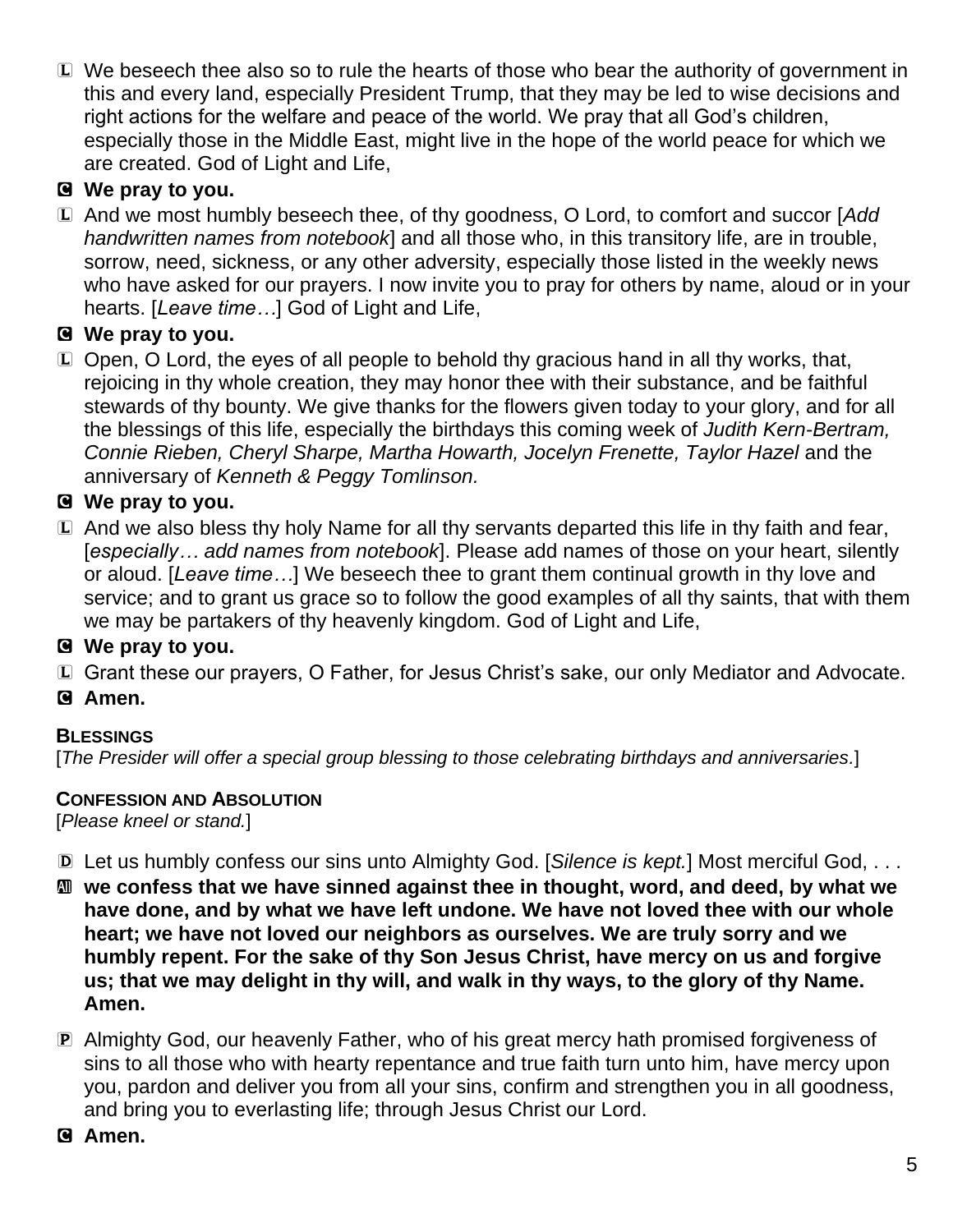#### **THE GREETING OF PEACE**

[*Please stand. During this time of social distancing, a wave or bow, accompanied by a smile and "the Peace of the Lord be with you," will do nicely.*]

- P The peace of the Lord be always with you.
- C **And with thy spirit.**

## **THE HOLY COMMUNION**

#### **OFFERTORY SENTENCE**

D Walk in love, as Christ loved us and gave himself for us, an offering and sacrifice to God. Bring your tithes, gifts and offering with gladness

[*Please be seated. We will not be passing offering plates; they are on stands in the front and the back of the church. If you wish, you may place an offering there.*]

**OFFERTORY** *The Lone, Wild Bird* **Folk Hymn** 

#### **PRESENTATION OF THE OFFERINGS**

[*Please stand when the offerings of bread and wine are presented by the Deacon.*]

D As we receive these gifts, we acknowledge

C **All things come from thee, O Lord and of thine own have we given thee.**

**THE GREAT THANKSGIVING:** Eucharistic Prayer II

- P The Lord be with you.
- C **And with thy spirit.**
- P Lift up your hearts.
- C **We lift them up unto the Lord.**
- P Let us give thanks unto our Lord God.
- C **It is meet and right so to do.**
- P It is very meet, right, and our bounden duty, that we should at all times, and in all places, give thanks unto thee, O Lord, holy Father, almighty, everlasting God. Through Jesus Christ our Lord; according to whose true promise the Holy Ghost came down [on this day] from heaven, lighting upon the disciples, to teach them and to lead them into all truth; uniting peoples of many tongues in the confession of one faith, and giving to thy Church the power to serve thee as a royal priesthood, and to preach the Gospel to all nations. Therefore, with Angels and Archangels, and with all the company of heaven, we laud and magnify thy glorious Name; evermore praising thee, and saying,
- C **Holy, holy, holy, Lord God of Hosts: Heaven and earth are full of thy glory. Glory be to thee, O Lord Most High.**

#### **Blessed is he that cometh in the name of the Lord. Hosanna in the highest.**

[*Please kneel or stand, as you choose.*]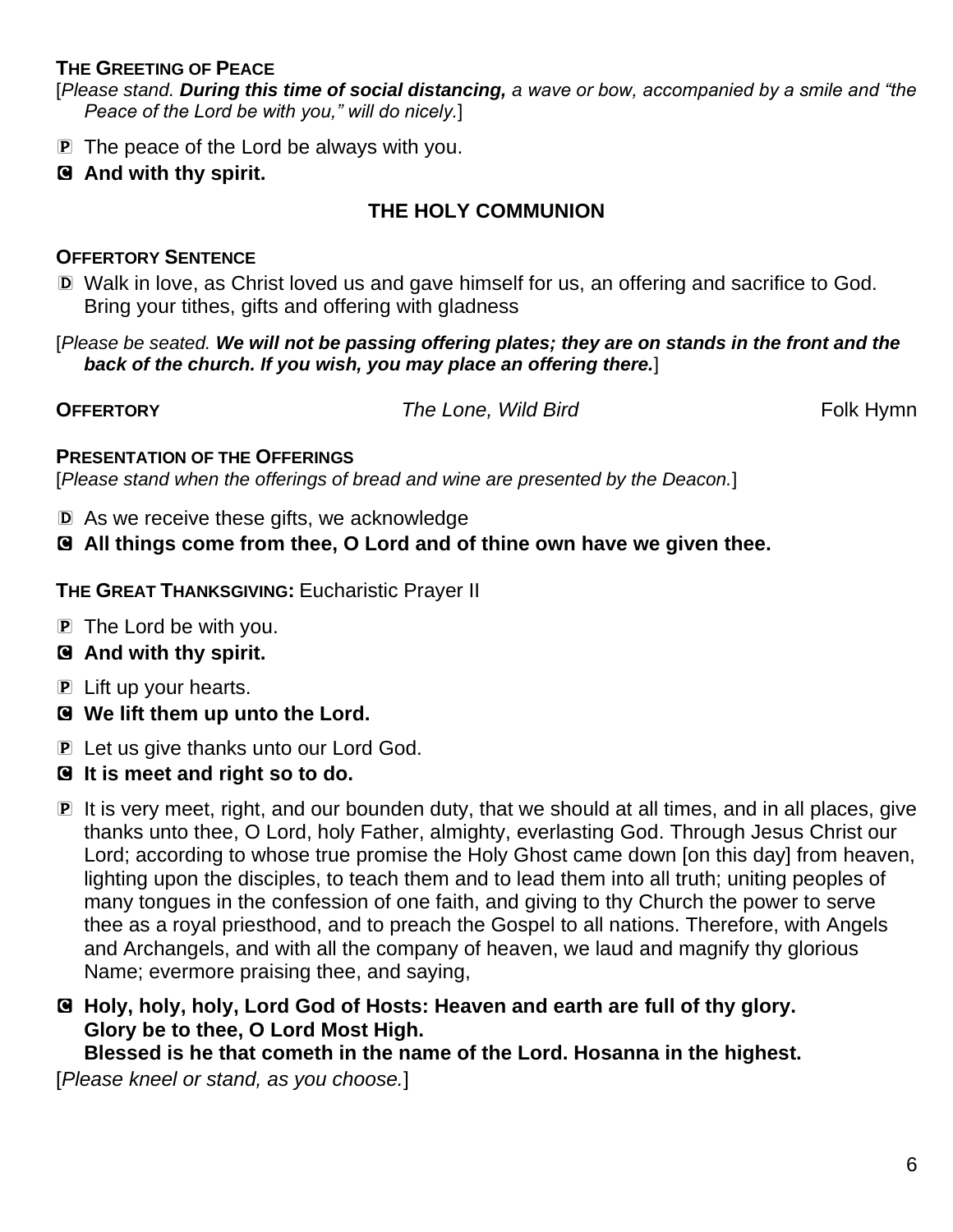- P All glory be to thee, O Lord our God, for that thou didst create heaven and earth, and didst make us in thine own image; and, of thy tender mercy, didst give thine only Son Jesus Christ to take our nature upon him, and to suffer death upon the cross for our redemption. He made there a full and perfect sacrifice for the whole world; and did institute, and in his holy Gospel command us to continue, a perpetual memory of that his precious death and sacrifice, until his coming again.
- P For in the night in which he was betrayed, he took bread; and when he had given thanks to thee, he broke it, and gave it to his disciples, saying, "Take, eat, this is my Body, which is given for you. Do this in remembrance of me."
- P Likewise, after supper, he took the cup; and when he had given thanks, he gave it to them, saying, "Drink this, all of you; for this is my Blood of the New Covenant, which is shed for you, and for many, for the remission of sins. Do this, as oft as ye shall drink it, in remembrance of me."
- P Wherefore, O Lord and heavenly Father, we thy people do celebrate and make, with these thy holy gifts which we now offer unto thee, the memorial thy Son hath commanded us to make; having in remembrance his blessed passion and precious death, his mighty resurrection and glorious ascension; and looking for his coming again with power and great glory. And we most humbly beseech thee, O merciful Father, to hear us, and, with thy Word and Holy Spirit, to bless and sanctify these gifts of bread and wine, that they may be unto us the Body and Blood of thy dearly-beloved Son Jesus Christ.
- C And we earnestly desire thy fatherly goodness to accept this our sacrifice of praise and thanksgiving, whereby we offer and present unto thee, O Lord, our selves, our souls and bodies. Grant, we beseech thee, that all who partake of this Holy Communion may worthily receive the most precious Body and Blood of thy Son Jesus Christ, and be filled with thy grace and heavenly benediction; and also that we and all thy whole Church may be made one body with him, that he may dwell in us, and we in him; through the same Jesus Christ our Lord;
- P By whom, and with whom, and in whom, in the unity of the Holy Ghost all honor and glory be unto thee, O Father Almighty, world without end.
- G AMEN.

## **THE LORD'S PRAYER**

- P And now, as our Savior Christ hath taught us, we are bold to say,
- C **Our Father, who art in heaven, hallowed be thy Name, thy kingdom come, thy will be done, on earth as it is in heaven. Give us this day our daily bread. And forgive us our trespasses, as we forgive those who trespass against us. And lead us not into temptation, but deliver us from evil. For thine is the kingdom, and the power, and the glory, for ever and ever. Amen.**

## **BREAKING OF THE BREAD**

- **P** Christ our Passover is sacrificed for us.
- C **Therefore let us keep the feast.**
- P The Gifts of God for the People of God. Take them in remembrance that Christ died for you, and feed on him in your hearts by faith, with thanksgiving.